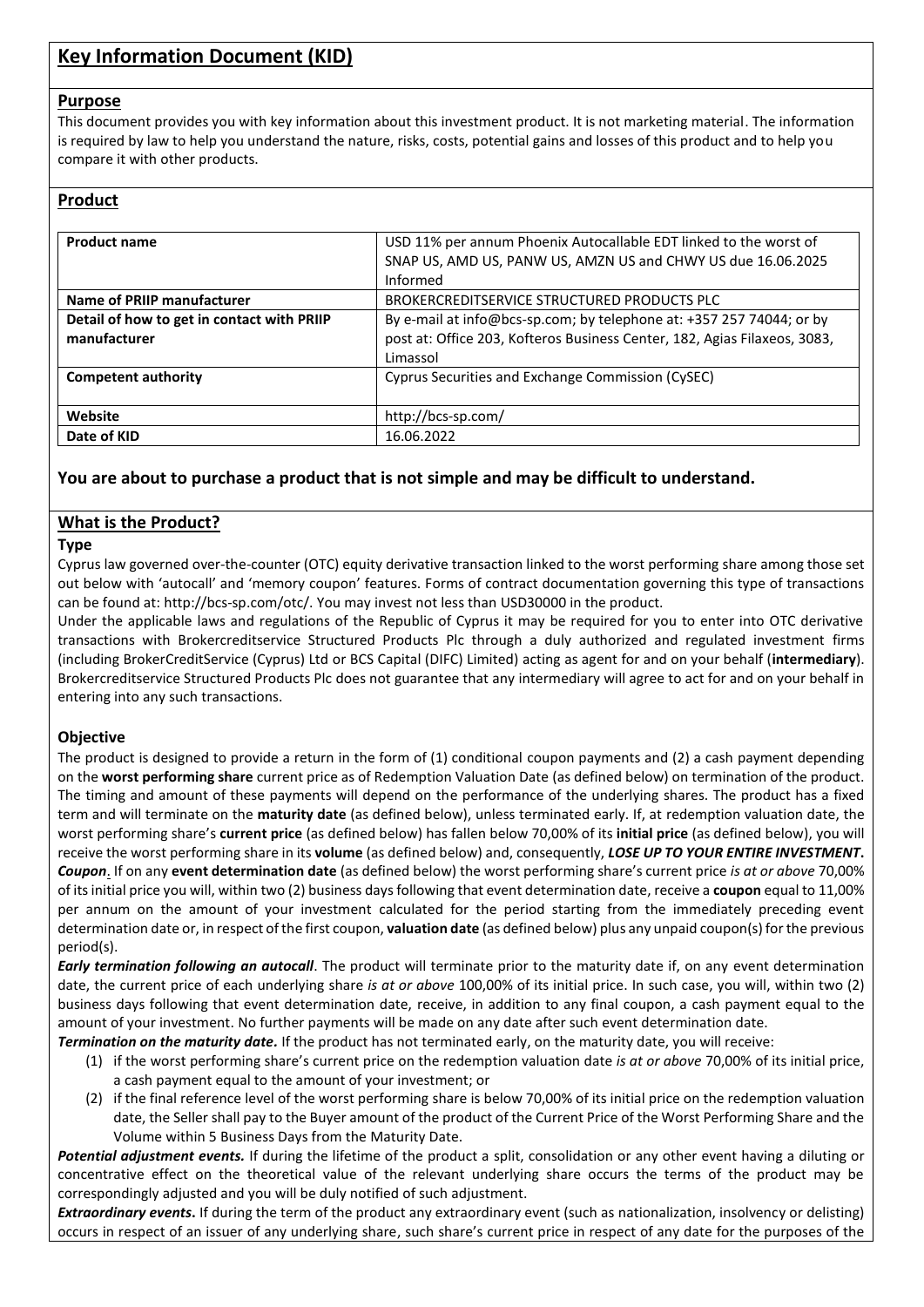product shall be decreased by 30%. Consequently, due to an extraordinary event you may *LOSE UP TO YOUR ENTIRE INVESTMENT*.

#### *Underlying shares*

| Unaeriying snares                            |                                   |                                                                   |                                                                                                                |                                                                                             |                                                                                          |
|----------------------------------------------|-----------------------------------|-------------------------------------------------------------------|----------------------------------------------------------------------------------------------------------------|---------------------------------------------------------------------------------------------|------------------------------------------------------------------------------------------|
| <b>Ticker</b>                                | <b>Issuer</b>                     |                                                                   | <b>ISIN</b>                                                                                                    | <b>Currency</b>                                                                             |                                                                                          |
| SNAP US                                      | Snap Inc                          |                                                                   | US83304A1060                                                                                                   | <b>USD</b>                                                                                  |                                                                                          |
| <b>Advanced Micro Devices Inc.</b><br>AMD US |                                   | US0079031078                                                      | <b>USD</b>                                                                                                     |                                                                                             |                                                                                          |
| PANW US                                      | Palo Alto Networks Inc            |                                                                   | US6974351057                                                                                                   | <b>USD</b>                                                                                  |                                                                                          |
| AMZN US                                      | Amazon.com Inc                    |                                                                   | US0231351067                                                                                                   | <b>USD</b>                                                                                  |                                                                                          |
| <b>CHWY US</b>                               | Chewy Inc                         |                                                                   | US16679L1098                                                                                                   | USD.                                                                                        |                                                                                          |
| Definitions                                  |                                   |                                                                   |                                                                                                                |                                                                                             |                                                                                          |
| <b>Current price:</b>                        |                                   |                                                                   |                                                                                                                |                                                                                             | The closing price of an underlying share as of an event determination date, redemption   |
| Volume:                                      |                                   |                                                                   | valuation date or early termination valuation date<br>initial price rounding down to the nearest whole number. |                                                                                             | In respect of each share - the amount of your investment divided by 100% of such share's |
|                                              | <b>Event determination dates:</b> |                                                                   | Every 4 months following the valuation date                                                                    |                                                                                             |                                                                                          |
| Initial price:                               |                                   | The closing price of an underlying share as of the valuation date |                                                                                                                |                                                                                             |                                                                                          |
| 16.06.2025<br><b>Redemption Valuation</b>    |                                   |                                                                   |                                                                                                                |                                                                                             |                                                                                          |
| Date:                                        |                                   |                                                                   |                                                                                                                |                                                                                             |                                                                                          |
| <b>Maturity date:</b>                        |                                   | 16.06.2025                                                        |                                                                                                                |                                                                                             |                                                                                          |
| <b>Valuation date:</b>                       |                                   | 16.06.2022                                                        |                                                                                                                |                                                                                             |                                                                                          |
| <b>Worst performing share:</b>               |                                   |                                                                   |                                                                                                                | For a given date, the underlying share with the worst performance between the initial price |                                                                                          |

#### **Intended retail investor**

This product is intended to be offered to retail investors who fulfil all of the criteria below:

and the current price

1. they have prior experience in investing in derivative products;

2. they can understand the interaction between the conditional payments under the product and the underlying shares' market performance;

3. they can afford to have their invested capital locked in for the full term of the product;

4. they can afford to lose part or all of the capital invested in the product;

5. they can understand the essence of extraordinary events, and comprehend the negative effect that such events can have on the product's financial result.

## **What are the risks and what could I get in return?**

#### **Risk indicator**



The summary risk indicator is a guide to the level of risk of this product compared to other products. It shows how likely it is that the product will lose money because of movements on the market or because we are not able to pay you. We have classified this product as 6 out of 7, which is an over aggressive risk class and rates the potential losses from product performance at a high level. This product does not include any protection from future market performance **so you could lose some or all of your investment**.

Tax regime in your residence jurisdiction may affect the product's overall return.

**Be aware of currency risk:** If the currency of your account is different to the currency of this product, you will be exposed to the risk of suffering a loss as a result of the conversion of the currency of the product into the account currency. This risk is not considered in the indicator shown above.

For detailed information about all risks relating to the product please refer to the manufacturer's website: : http://bcs-sp.com/ **Performance scenarios**

| Investment USD 10000 |                                      |           |                  |                                                    |  |
|----------------------|--------------------------------------|-----------|------------------|----------------------------------------------------|--|
| <b>Scenarios</b>     |                                      | 12 months | 24 months        | Maturity, 3 years,<br>(Recommended holding period) |  |
| Stress scenario      | What you might get back after costs: | USD 715   | <b>USD 893</b>   | <b>USD 40</b>                                      |  |
|                      | Average return each year:            | $-92.85%$ | -70.09%          | $-84.12%$                                          |  |
|                      | What you might get back after costs: | USD 6.862 | <b>USD 4.744</b> | USD 1.571                                          |  |